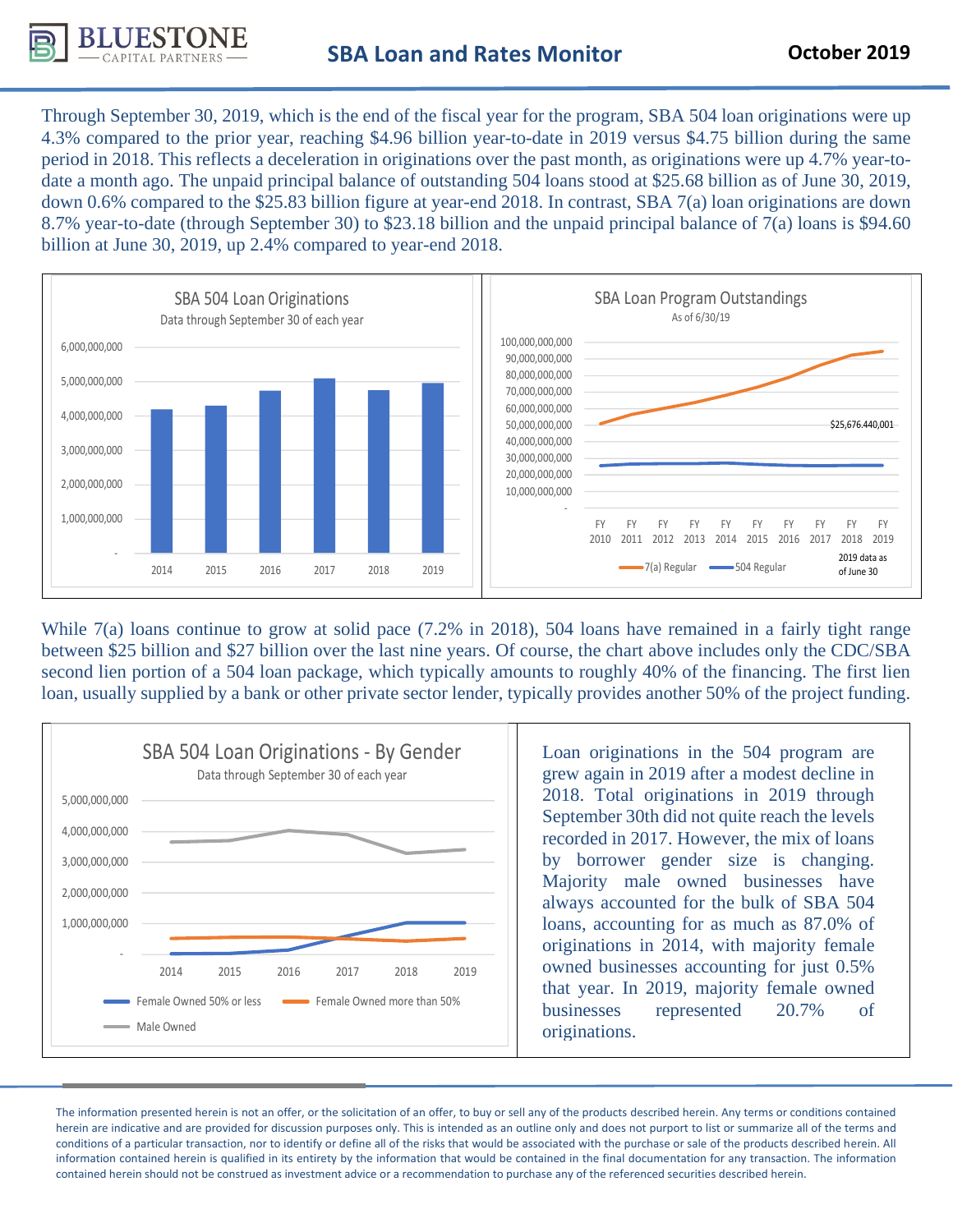**News Blurb of the Week – SBA Small Business Lending Reflects Strong Economic Trends,** Small Business Administration

**October 10, 2019** – **WASHINGTON** – [The U.S. Small Business Administration](http://www.sba.gov/) announced FY19 lending numbers showing that it guaranteed over \$28 billion to entrepreneurs that otherwise would not have access to capital to start, grow, or expand their small businesses.

[https://www.sba.gov/about-sba/sba-newsroom/press-releases-media-advisories/sba-small-business-lending](https://www.sba.gov/about-sba/sba-newsroom/press-releases-media-advisories/sba-small-business-lending-reflects-strong-economic-trends)[reflects-strong-economic-trends](https://www.sba.gov/about-sba/sba-newsroom/press-releases-media-advisories/sba-small-business-lending-reflects-strong-economic-trends)

## **Top SBA 504 Lenders**

## **2018 2019 June YTD**

| <b>CDCs</b>  | CDC Small Business Finance Corporation                                                                   |                                                                                                                                                           | Mortgage Capital Development Corporation                                                              |                                                                                                   |  |  |
|--------------|----------------------------------------------------------------------------------------------------------|-----------------------------------------------------------------------------------------------------------------------------------------------------------|-------------------------------------------------------------------------------------------------------|---------------------------------------------------------------------------------------------------|--|--|
|              | 2nd Liens Mortgage Capital Development Corporation                                                       | <b>CDC Small Business Finance Corporation</b><br>Florida First Capital Finance Corporation, Inc.<br><b>Empire State Certified Development Corporation</b> |                                                                                                       |                                                                                                   |  |  |
|              | <b>Empire State Certified Development Corporation</b><br>Florida First Capital Finance Corporation, Inc. |                                                                                                                                                           |                                                                                                       |                                                                                                   |  |  |
|              |                                                                                                          |                                                                                                                                                           |                                                                                                       |                                                                                                   |  |  |
|              | Florida Business Development Corporation                                                                 | <b>Business Finance Capital</b><br>Florida Business Development Corporation                                                                               |                                                                                                       |                                                                                                   |  |  |
|              | Mountain West Small Business Finance                                                                     |                                                                                                                                                           |                                                                                                       |                                                                                                   |  |  |
|              | <b>Business Finance Capital</b>                                                                          |                                                                                                                                                           | California Statewide Certified Development Corporation<br><b>Mountain West Small Business Finance</b> |                                                                                                   |  |  |
|              | California Statewide Certified Development Corporation                                                   |                                                                                                                                                           |                                                                                                       |                                                                                                   |  |  |
|              | <b>Small Business Growth Corporation</b>                                                                 | <b>Small Business Growth Corporation</b>                                                                                                                  |                                                                                                       |                                                                                                   |  |  |
|              | WBD, Inc.                                                                                                |                                                                                                                                                           |                                                                                                       | WBD, Inc.                                                                                         |  |  |
| <b>Banks</b> | JPMORGAN CHASE BANK, NATIONAL ASSOCIATION                                                                |                                                                                                                                                           |                                                                                                       | JPMORGAN CHASE BANK, NATIONAL ASSOCIATION                                                         |  |  |
| 1st liens    | WELLS FARGO BANK, NATIONAL ASSOCIATION                                                                   |                                                                                                                                                           |                                                                                                       | WELLS FARGO BANK, NATIONAL ASSOCIATION                                                            |  |  |
|              | <b>BANK OF THE WEST</b>                                                                                  |                                                                                                                                                           | <b>BANK OF THE WEST</b>                                                                               |                                                                                                   |  |  |
|              | ZIONS BANK, A DIVISION OF<br>BANK OF AMERICA, NATIONAL ASSOCIATION<br>ONEWEST BANK, A DIVISION OF        |                                                                                                                                                           |                                                                                                       | ZIONS BANK, A DIVISION OF<br>BANK OF AMERICA, NATIONAL ASSOCIATION<br>ONEWEST BANK, A DIVISION OF |  |  |
|              |                                                                                                          |                                                                                                                                                           |                                                                                                       |                                                                                                   |  |  |
|              |                                                                                                          |                                                                                                                                                           |                                                                                                       |                                                                                                   |  |  |
|              | <b>CITY NATIONAL BANK</b>                                                                                |                                                                                                                                                           | <b>CITY NATIONAL BANK</b><br>TD BANK, NATIONAL ASSOCIATION                                            |                                                                                                   |  |  |
|              | TD BANK, NATIONAL ASSOCIATION                                                                            |                                                                                                                                                           |                                                                                                       |                                                                                                   |  |  |
|              | POPPY BANK                                                                                               | <b>CALPRIVATE BANK</b>                                                                                                                                    |                                                                                                       |                                                                                                   |  |  |
|              | FIRST BANK FINANCIAL CENTRE                                                                              |                                                                                                                                                           |                                                                                                       | POPPY BANK                                                                                        |  |  |
|              | Top States for SBA 504 Loan Approvals                                                                    |                                                                                                                                                           |                                                                                                       |                                                                                                   |  |  |
| 2018         |                                                                                                          |                                                                                                                                                           |                                                                                                       | 2019 June YTD                                                                                     |  |  |
| CA           |                                                                                                          | \$1,210,462,000                                                                                                                                           | CA                                                                                                    | \$869,228,000                                                                                     |  |  |
| FL.          |                                                                                                          | 364,443,000                                                                                                                                               | FL.                                                                                                   | 306,777,000                                                                                       |  |  |
| <b>TX</b>    |                                                                                                          | 261,656,000                                                                                                                                               | <b>TX</b>                                                                                             | 187,350,000                                                                                       |  |  |
| <b>NY</b>    |                                                                                                          | 200,095,000                                                                                                                                               | IL.                                                                                                   | 148,824,000                                                                                       |  |  |
| IL           |                                                                                                          | 199,955,000                                                                                                                                               | MN                                                                                                    | 142,136,000                                                                                       |  |  |
| UT           |                                                                                                          | 179,644,000                                                                                                                                               | UT                                                                                                    | 133,148,000                                                                                       |  |  |
| MA           |                                                                                                          | 174,681,000                                                                                                                                               | MA                                                                                                    | 119,139,000                                                                                       |  |  |
| MN           |                                                                                                          | 166,200,000                                                                                                                                               | CO                                                                                                    | 118,866,000                                                                                       |  |  |
| CO           |                                                                                                          | 152,154,000                                                                                                                                               | <b>NY</b>                                                                                             | 106,311,000                                                                                       |  |  |
| GA           |                                                                                                          | 130,920,000                                                                                                                                               | <b>WA</b>                                                                                             | 104,077,000                                                                                       |  |  |
| Source: SBA  |                                                                                                          |                                                                                                                                                           |                                                                                                       |                                                                                                   |  |  |

## **About Us**

Bluestone Capital Partners LLC is an SEC-registered investment adviser that provides investment management services to the Bluestone Community Development Fund (BLUCX) and is responsible for the management of the Fund's portfolio of investments.